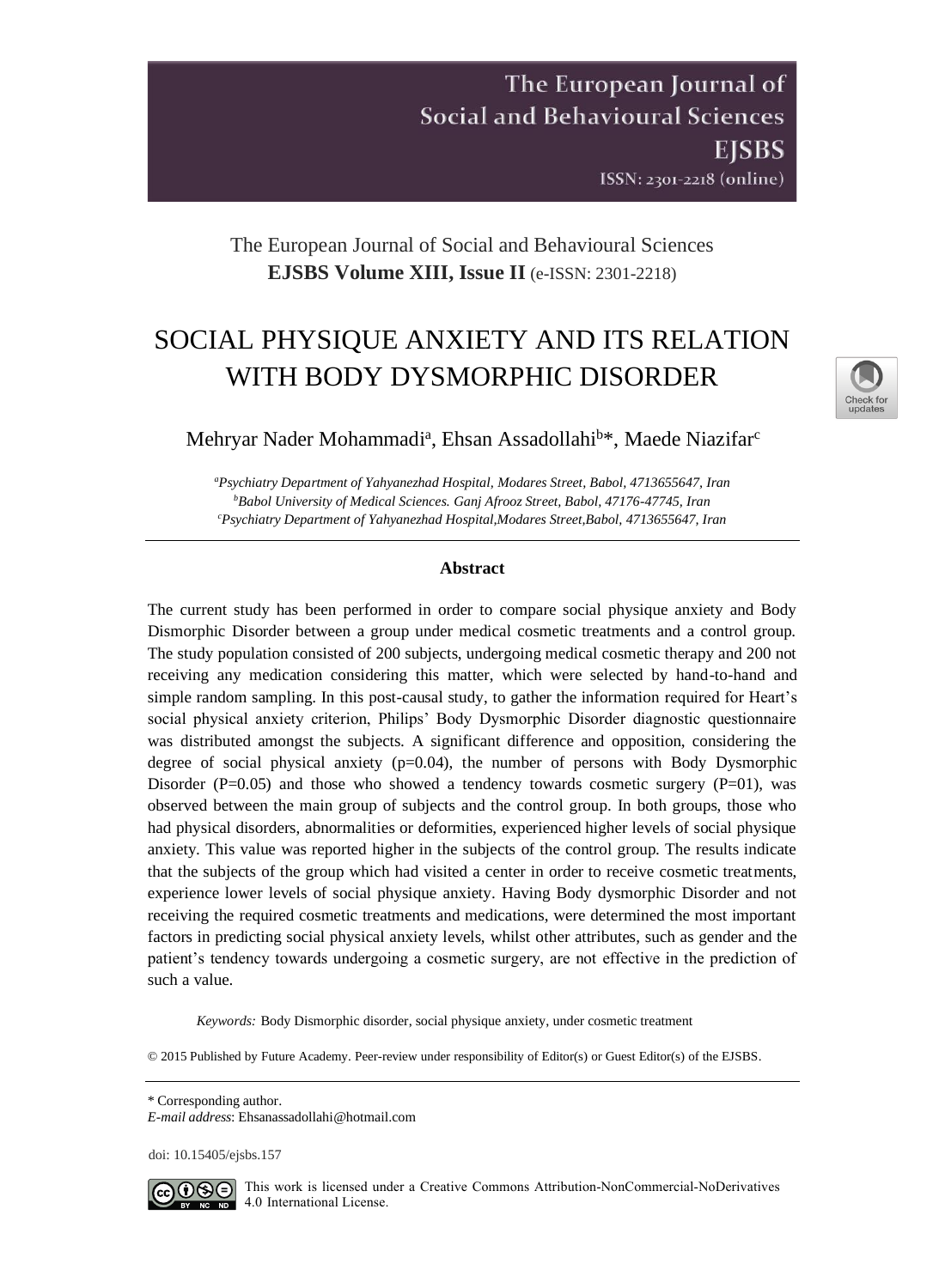# **1. Introduction**

Having a realistic and appropriate mental image is necessary for a healthy and satisfactory lifestyle and adaptation to the environment. If the person has a good feeling about her/his body, s/he would have a greater chance of achieving a positive body image. Sometimes, stress and anxiety, self-criticism perspectives or a low level of self-esteem in relation to a person's body can cause some people to change their appearance and body, and try beauty and treatment and cosmetic surgery (Stuart & Grimes, 2009). Social physique anxiety is a type of anxiety, which is very important due to interaction between the body and the community. According to Hart et al. (1989), social physique anxiety is the result in response to others' assessment of their physiques. A person with this type of anxiety avoids any situation in which s/he will be physically evaluated, and has the feelings of distress and concerns regarding negative evaluation of others (Brown, 2000; Pernick et al., 2006; Weinberg & Gould, 2011; Cox, Ullrich-French, Madonia, & Witty, 2011). People who have high levels of social physique anxiety will experience more stress during fitness tests and in fitness settings, and are less inclined to participate in physical activities. Eating disorders and low self-esteem are greatly associated with this type of anxiety (Davison, & McCabe, 2005; Kruisselbrink, Dodge, Swanburg, & MacLeod, 2004). Women are more likely than men to show higher levels of social physique anxiety and its effects (Davison, & McCabe, 2005; Fitzsimmons-Craft, 2012). Recently, this process has increased in men as well (APA, 2000; Reese, McNally, & Wilhelm, 2011; Lim, 2013). People with social physique anxiety manage their stress and anxiety in different ways (Phillips, 2005). Researchers found that some women use stress-coping strategies, such as behavioural avoidance, short-term strategies of appearance, management, social support, cognitive avoidance and acceptance, for the management of their social physique anxiety. Many of these strategies have short-term impacts, while in the long-term they may lead to worsened and chronic anxiety (Mancuso, Knoesen, & Castle, 2010; Phillips, 2009).

Body dysmorphic disorder is a mental preoccupation with a slight defect in appearance or, in case of presence of minor physical anomaly, the patient's anxiety is extreme and excruciating (Phillips, Dufresne, Wilkel, & Vittorio, 2000). The patients often attempt to perform ceremonial behaviours such as excessive cleaning, checking themselves in the mirror, excessive use of make-up or camouflaging of their appearance with clothing or jewellery. This disorder causes social, educational and occupational performance degradation (Samari & Lalifaz, 2005). In the fifth edition of the Diagnostic Statistical Mental Disorders (DSM-V), doing repetitive behaviours such as checking in the mirror, over-checking the skin and comparing appearance with others, the muscle deformity has been added as a diagnostic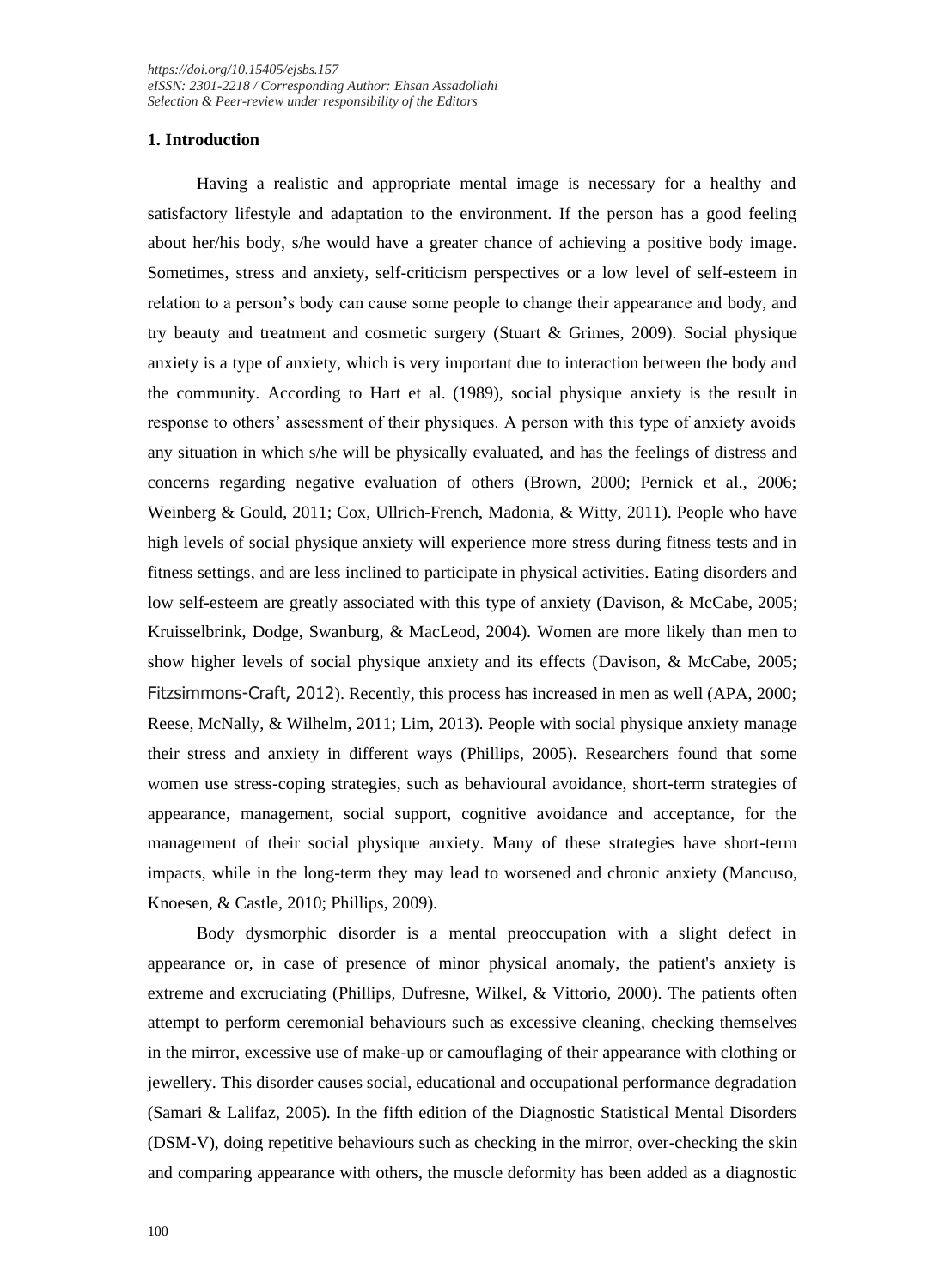criterion to the other criteria outlined in the DSM-IV-TR. In this edition, the insight level of patients with BDD has been considered (Anson, Veale, & de Silva, 2012). The organs of main concern in this disorder include the skin, hair and nose; however, the disorder is not limited to these organs only and involves concerns, such as the appearance as well as other physical traits, including abnormal walking, breakouts, going bald, etc. Patients with this disorder spend on average three to eight hours, and a quarter of them more than eight hours, a day thinking about their appearance defects (Anson, Veale, & de Silva, 2012). Many of these people have no insight regarding their concern or have a low level insight (Veale et al., 1996; Sarwer & Spitzer, 2012), and think that others are paying special attention to their appearance defects (Talaei et al., 2006). Body dysmorphic disorder usually begins during early adolescence; however, it may occur in children or in adults as well. Studies have shown that women mostly experience the mild form of the disorder, while men will experience the more severe form of the impairment (27). The prevalence of this disorder may appear equally in outpatient mental health centres in men and women (Phillips, Dufresne, Wilkel, & Vittorio, 2000).

Epidemiologic studies have shown the following statistics about the prevalence of this disorder (Russell, 2002), 2.2-13% of students, 13-16% of psychiatric patients in hospitals, 14-42% of outpatient patients with major depression, 39% of patients with mental anorexia, 9-14% of patients eager to undergo treatment via skin surgery and 3% to a half of patients keen on cosmetic surgery.

# **2. Purpose of the Study**

Evaluating the prevalence of body dysmorphic disorder and severity of social physique anxiety in patients undergoing medical aesthetic treatment.

## **3. Research Questions**

Is there significant difference in mean of social physique anxiety between case and control group?

## **4. Purpose of the Study**

The current study was performed to compare the Social physique anxiety and body dysmorphic disorder in the group undergoing medical cosmetic treatments and the control group.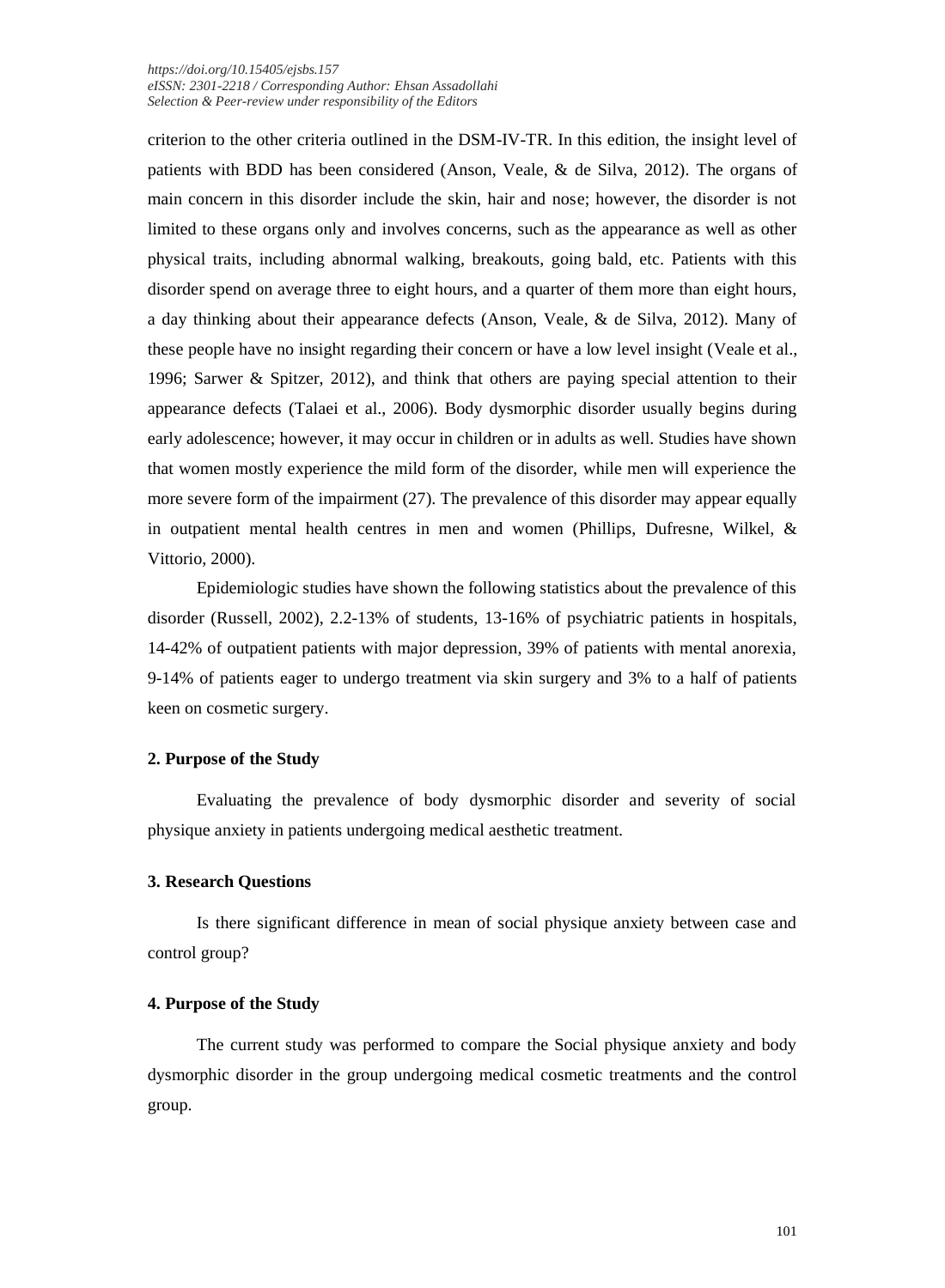# **5. Research Methods**

The method used in this study was a post-causal or causal-comparative approach. The study population included individuals requesting medical beauty treatments as referred to above, and students of Babol University, who were interviewed in 2014. The sampling method used in this study was available sampling in those subjects undergoing treatment and simple random sampling in the ordinary ones. The entire population included 400 individuals: 200 under medical beauty treatments and 200 normal subjects.

# *5.1. Tools for data collection*

Three questionnaires were used to measure the variables in this study:

- 1) Social Physique Anxiety Scale, Hart et al. (1989): this is a self-report 12-item scale, which is scored based on the five-value Likert scale. The reliability and validity of this scale was evaluated by Tabatabaeyan et al. in 2009, and its Cronbach's alpha was obtained as .083 (Samari & Lalifaz, 2005).
- 2) Body Dysmorphic Disorder Questionnaire (BDDQ): was developed based on DSM-IV diagnostic criteria. This self-report scale is an instrument for the assessment of a person's concern about an aspect of his/her appearance that seems uninteresting to him/her (28). Studies show that there is a lot of coordination between medical diagnosis and the results of the questionnaire for the diagnosis of body dysmorphic disorder. Phillips et al. of Harvard Medical School showed that BDDQ meets appropriate psychometric characteristics (29).
- 3) Social Acceptance Scale: has 33 questions, which are answered as True or False. Its reliability coefficient with re-test procedure was higher than 0.80. Regarding validity, the scale has demonstrated high and acceptable correlation with other psychological tools developed for measuring social acceptance (30) (Hatfield, 2002; as cited in by Samari & Lalifaz, 2005).

## **6. Findings**

In the present study, the participants from the under beauty treatment group answered the questionnaires in private beauty clinics while the control group completed them individually at the university. First, both groups completed the testimonial acknowledging they were participating consciously in the study and then answered the questionnaires individually. The assessment of each group took no longer than one month. A psychotherapy interview was used in order to confirm the diagnosis of body dysmorphic disorder in those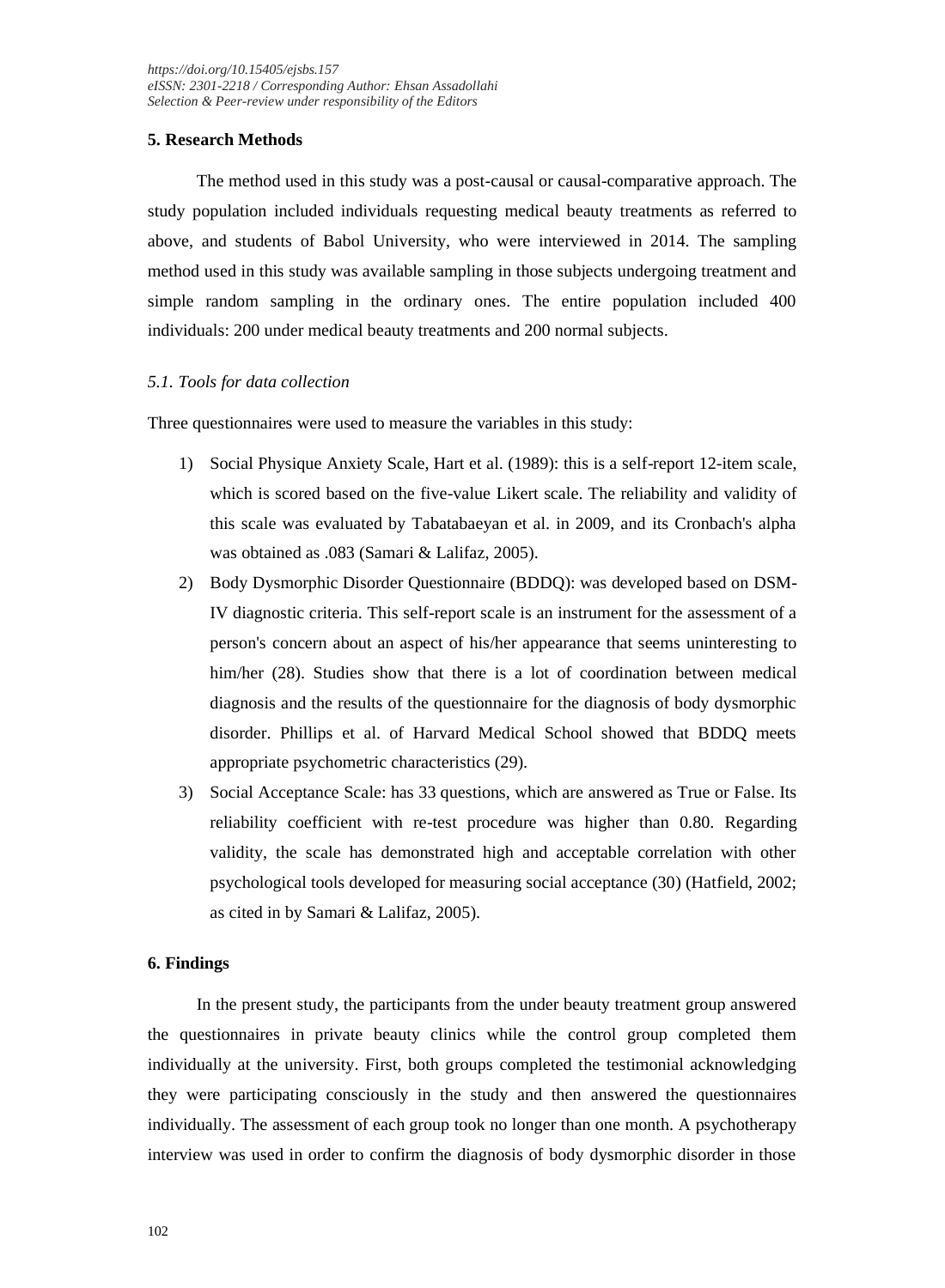who had met the criteria of DSM-IV-TR based on BDDQ. All primary assessments were performed by a psychologist. Data were analysed using SPSS software, version 22. The statistical tests used to analyse the gathered data included mean, t- test, square, coefficient correlation, regression analysis and covariance analysis. The dependent or predicted variable was the rate of physical-social anxiety (scores of the Heart questionnaire) while the presence of body dysmorphic disorder, beauty surgery and referring to clinics to receive beauty services constituted the independent or predictive variables.

The demographic features of the individuals in the under beauty treatment group and the normal individuals of the control group have been presented in Table 1. The gender, age, education, marital status and professional state characteristics of the two groups were not equal. Therefore, covariance analysis was performed to investigate the effects of different demographic features on the disorder. The results showed that none of these features in either of the study groups had a significant effect on social physique anxiety.

| Group                                       | Gender                                            | <b>Marital Status</b>                                                     | Level Of Education                                                                                                                                 | Age x/SD                  |
|---------------------------------------------|---------------------------------------------------|---------------------------------------------------------------------------|----------------------------------------------------------------------------------------------------------------------------------------------------|---------------------------|
| Under<br>Cosmetic<br>Treatment<br>$(n=200)$ | Male:<br>$n=48(24%)$<br>Female:<br>$n = 152(76%)$ | Single: $n = 84$<br>Married: $n = 103$<br>Divorced: $n=4$<br>Widow: $n=5$ | Under Diploma: $n=19$<br>Diploma: $n=54$<br>Associate's degree: $n=26$<br>Bachelor's degree: $n=73$<br>Master's degree: $n=19$<br>Doctorate: $n=9$ | 27.8<br>8.39              |
| Control<br>group:<br>$(n=200)$              | Male: $n=73(36.5%)$<br>Female:<br>$n=127(63.5%)$  | Single: $n=164$<br>Married: $n = 32$<br>Divorced: $n=2$<br>Widow: $n=0$   | Under Diploma: $n=0$<br>Diploma: $n=21$<br>Associate's degree: $n=37$<br>Bachelor's degree: $n=129$<br>Master's degree: $n=11$<br>Doctorate: $n=0$ | 21.9<br>2.7               |
| Co-variance<br>analysis results:            | $F = 1.61$ sig=0.205                              | $F=0.379$<br>$sig=0.53$                                                   | $F = 2.85$<br>$sig = 0/09$                                                                                                                         | $F = 0.625$<br>$sig=0.43$ |

**Table 1.** Demographic characteristics of the under treatment and control groups

**Table 2.** Level of Social-Physique anxiety for each group

| Group                 | Symptom<br>Free<br>$n(\%)$ | Mild Anxiety<br>$n$ (%) | Moderate<br>Anxiety<br>$n$ (%) | Severe<br>Anxiety<br>$n$ (%) | Very Severe<br>Anxiety<br>$n$ (%) |
|-----------------------|----------------------------|-------------------------|--------------------------------|------------------------------|-----------------------------------|
| <b>Under Cosmetic</b> | $4(1\%)$                   | $65(16.2\%)$            | $111(27.8\%)$                  | $19(4.8\%)$                  | $1(0.2\%)$                        |
| Treatment             |                            |                         |                                |                              |                                   |
| Control Group         | $35(8.8\%)$                | 60(15%)                 | 86(21.5%)                      | $19(4.8\%)$                  | $0(0\%)$                          |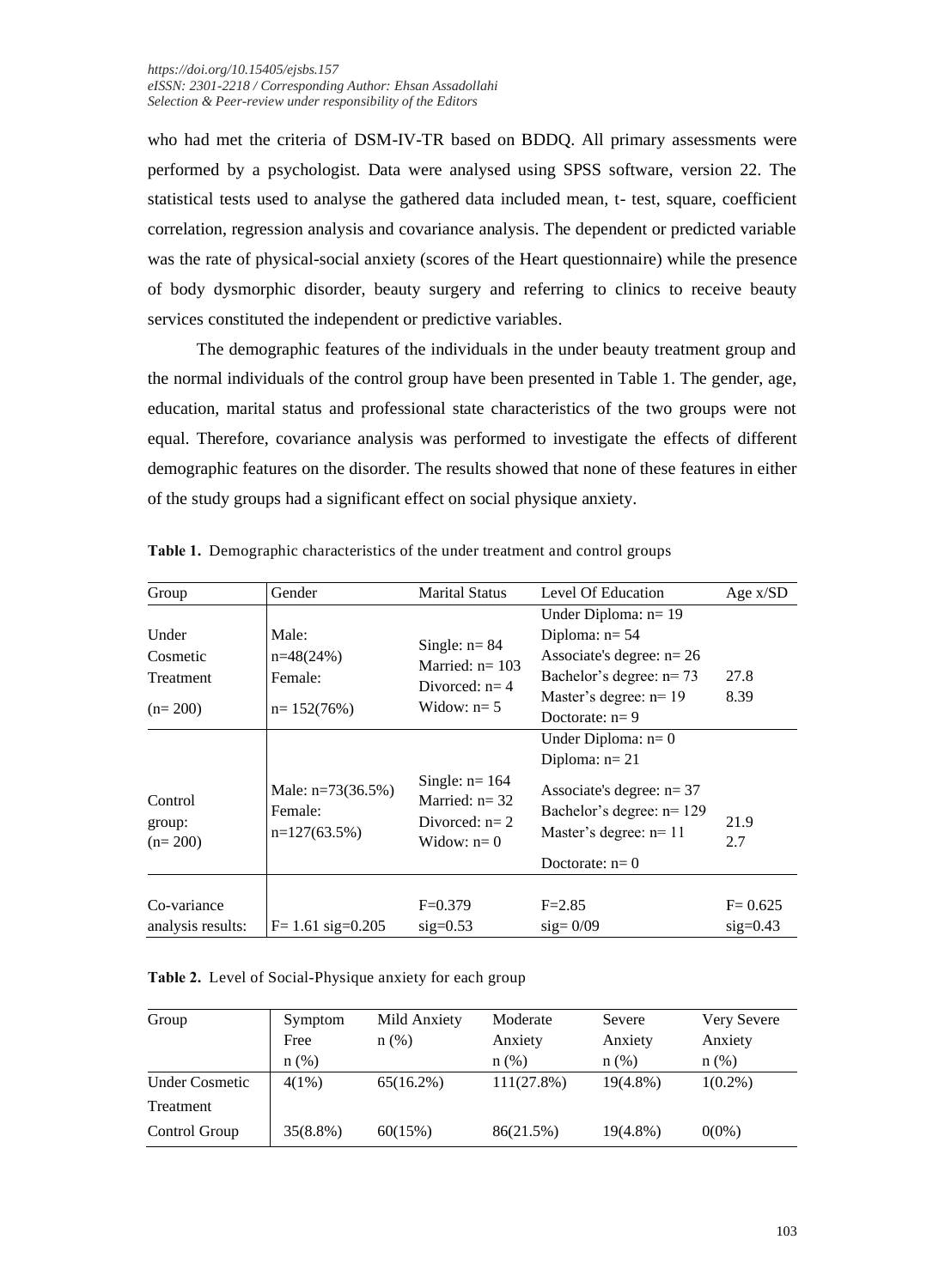Table 2 presents the distribution of social physique anxiety in the two study groups. The number of individuals in mild to moderate levels of anxiety was higher in the under beauty treatment group compared to the control group.

However, it was evident that the level of social physique anxiety in the under beauty treatment group (mean=26.59) was significantly lower compared to the control group  $(mean=28.19)$  (sig=0.05; t=-2.256). In other words, although in the control group fewer individuals were in the minor and moderate classes of social physique anxiety, the severity of this kind of anxiety was higher among them. Table 3 shows the mean of the under beauty treatment group and the number of subjects with body dysmorphic disorder and those seeking a cosmetic surgery.

Group Gender (Number) Mean Social<br>Physique–Anxiety Surgery (Number) Body Dismorphic Disorder Under Cosmetic treatment Group  $(n=200)$ Female (n=152) Male  $(n= 48)$ 26.89 25.63 Had: 50 Had Not: 102 Had: 12 Had Not: 36 Had: 32 Had Not: 120 Had: 7 Had Not: 41 Control Group Female (n=127) 28.40 Had: 9 Had Not: 118 Had: 16 Had Not 111 Had: 7 Had: 8

Male (n=73) 27.81

**Table 3.** Mean Social Physique – Anxiety and distribution of proceeding to surgery and Body Dysmorphic Disorder in Each Group

Findings indicated that 69% (n=138) of the under beauty treatment group did not have any surgery while 31% (n=62) had undergone some form of cosmetic surgery. In the control group, these numbers were 92% (n=184) and 8% (n=16), respectively. Diagram 1 shows the number of subjects with a surgery, separately. Square featured a significant difference between the two groups regarding the number of those having undergone surgery ( $\text{sig}=0.001$ ;  $x2=33.7$ ).

Had Not: 66

Had Not: 65



Figure 1. Number of patients seeking surgical interventions in each group

 $(n=200)$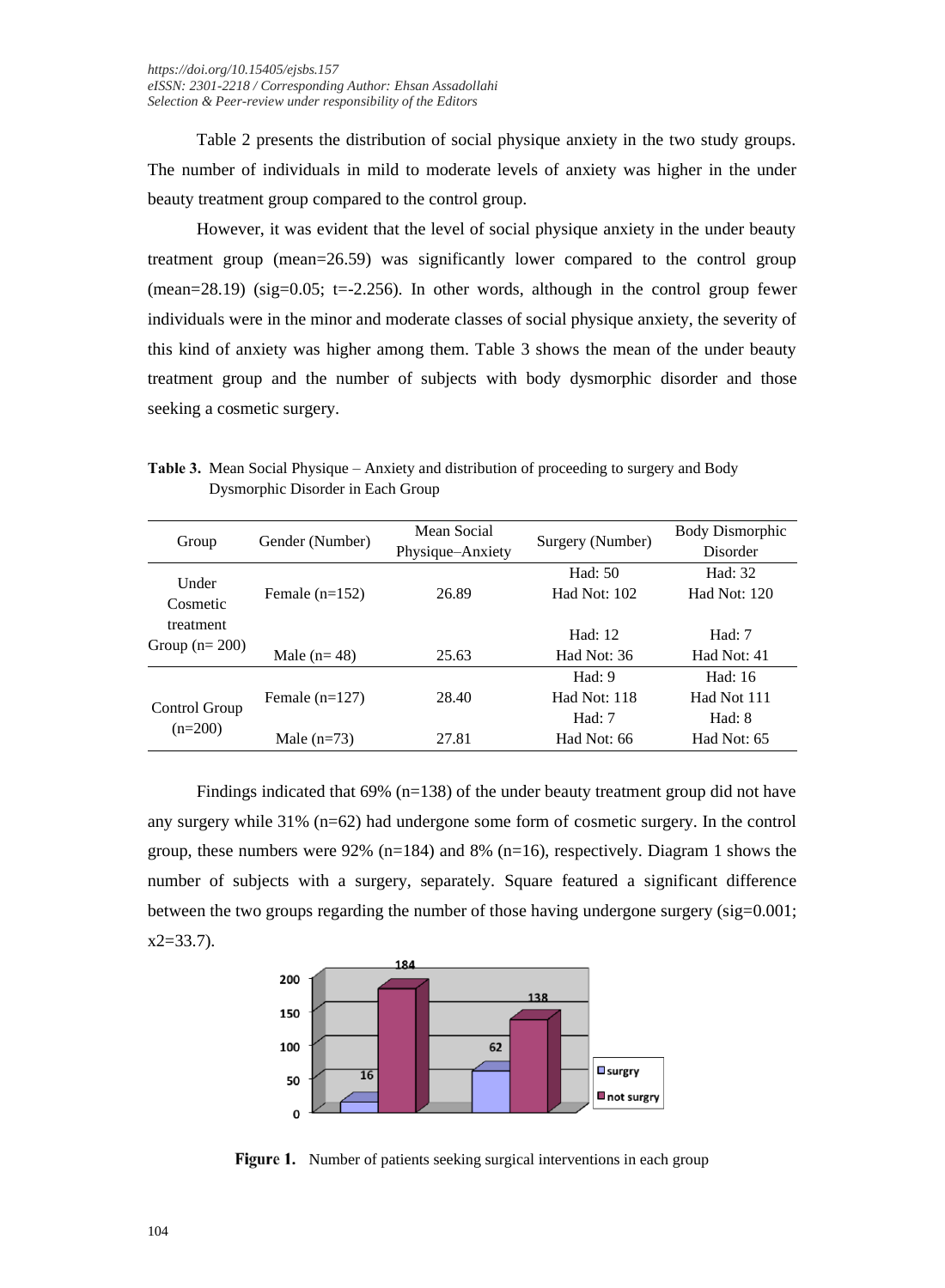It was revealed that the number of individuals with body dysmorphic disorder was significantly higher in the under beauty treatment group (sig= $0.04$ ; x2=4.23). 19.5% of the subjects in the under beauty treatment group and 12% of those in the control group demonstrated some criteria for diagnosis of body dysmorphic disorder.

There was a significant difference in individuals with and without BDD regarding the levels of social physique anxiety in all subjects  $(t=-4.83 \text{ sig}=001)$  and in the under beauty treatment and control groups, separately (control:  $sig=001$ ,  $t=3.77$ ; Treatment  $sig=001$ , t=3.33). Having body dysmorphic disorder was accompanied with high levels of social physique anxiety in both groups. In the under beauty treatment group, there was a significant correlation between the levels of social physique anxiety and body dysmorphic disorder, both in women  $(r=0/247 \text{ sig}=002)$  and men  $(r=0/290 \text{ sig}=0/04)$ . In the control group, the relationship between the levels of social physique anxiety and body dysmorphic disorder was not significant in men ( $r=0/198$  sig=0/09), but in women (sig=0/004  $r=0/256$ ).

In the control group, those who had surgery, experienced lower levels of social physique anxiety (mean=26.56) in comparison to those without it (mean=28.33); nonetheless, this difference was not significant  $(t=1.02 \text{ sig}=0.3)$ . No significant difference was revealed between the mean of social physique anxiety in subjects with (mean=26.19) and without (mean= $26.77$ ) surgery (sig= $0.61$  t= $0.49$ ).

The highest mean of social physique anxiety was appertained to women of the control group, who had body dysmorphic disorder but had not undergone any treatment (mean=33). The lowest mean of social physique anxiety also belonged to men of the under beauty treatment group who did not suffer from BDD (mean=24.43). The results of regression analysis showed that having body dysmorphic disorder  $(t=5.04 \text{ sig}=0.001)$  and the lack of beauty treatment seeking  $(t=2.6 \text{ sig}=0.009)$  were the highest predictors of social physique anxiety. Nevertheless, gender (sig=0.33 t=0.96) and having surgery (sig=0.47 t=-0.71) could not predict social physique anxiety. The results of regression analysis were presented in Table 4.

**Table 4.** Regression analysis to predict the dependent variable of Social Physique Anxiety

|                 | Non-standardized<br>coefficients |                       | <b>Standardized Coefficients</b> |        |              |  |
|-----------------|----------------------------------|-----------------------|----------------------------------|--------|--------------|--|
| Model           | В                                | <b>Standard Error</b> |                                  |        | Significance |  |
| Invariable Body | 17.902                           | 2.180                 |                                  | 8.212  | .000         |  |
| Dysmorphia      | 4.786                            | .949                  | .246                             | 5.043  | .000         |  |
| Surgery         | $-.650$                          | .906                  | $-.036$                          | $-717$ | .474         |  |
| Gender          | .724                             | .755                  | .047                             | .960   | .338         |  |
| Group           | 1.895                            | .726                  | .134                             | 2.608  | .009         |  |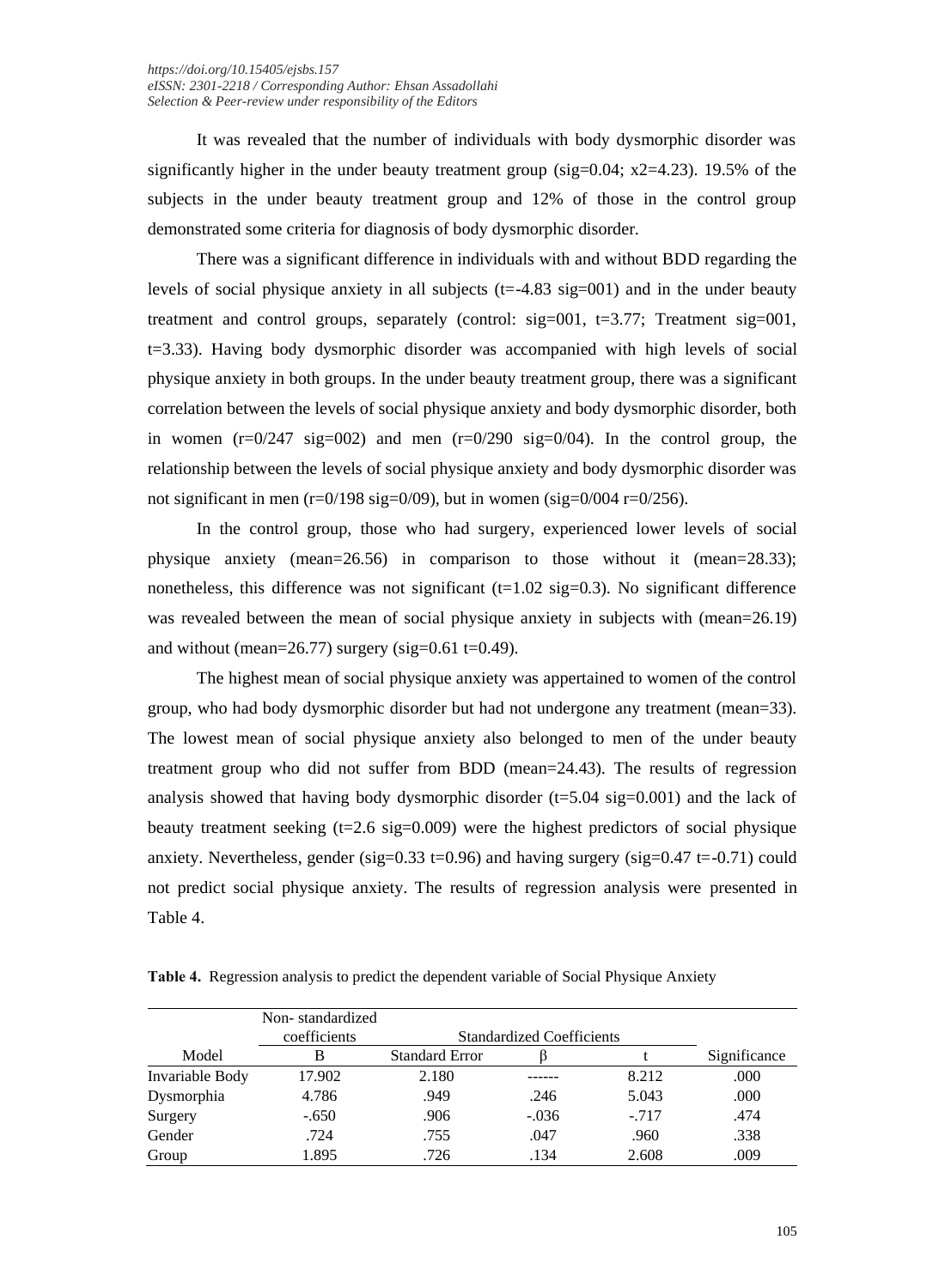## **7. Conclusion**

In the present study, 400 individuals in two groups of people referring to beauty clinics and the normal ones were investigated. The mean age of the subjects in the under treatment group and the control group was 27.8 and 21.9, respectively. In a study conducted by Will, the start age of body dysmorphic disorder was reported to be  $16\pm7$  and its diagnosis was under 30 years (Veale et al., 1996). These findings show that the distance between the beginning of the disorder and its diagnosis is long and people suffer from this disorder while tolerating it for a couple of years without receiving any aesthetics or psychological treatments. The difference in the mean age of the two study groups may also indicate the gap between disorder's onset and its treatment (Veale et al., 1996).

It was observed that the number of individuals suffering from body dysmorphic disorder was significantly higher in the under beauty treatment group. 19.5% of those in the under beauty treatment group and 12.5% of those in the control group were diagnosed with body dysmorphic disorder. Sarwer investigated body dysmorphic disorder in people seeking cosmetic surgeries or other medical beauty treatments. His findings showed that 5-15% of those who were seeking medical aesthetics treatments were suffering from body dysmorphic disorder (Sarwer & Spitzer, 2012). In addition, the study of Philips revealed the higher rate of this disorder in reference to beauty treatments in comparison to the normal population. He also reported that 2.2-13% of students and 4-9% of patients seeking treatment with skin surgery, as well as  $3\frac{1}{2}$ -50% of patients seeking beauty surgery have been diagnosed with BDD (Phillips, 2005; 2009). In a study performed among the students of the Medical Sciences Schools in Iran, the prevalence rate of BDD was reported 7.4% (Talaei et al., 2006). The number of individuals with BDD was high in this study, which is consistent with the results of Sarwer and Spitzer (2012), Phillips (2005), Phillips (2009). High rates of this disorder in candidates for medical beauty services may derive from the lack of exact scales for determining the A criterion of DSM-IV-TR in body dysmorphic disorder. As judgment about aesthetics abnormalities is a partial and subjective matter, the A criterion for diagnosis of this disorder is influenced by the clinical judgments of the therapist and his/her definition of aesthetics abnormalities.

Furthermore, no significant difference was observed between men and women regarding the affliction of BDD, which was in line with the findings of Talaei et al. (2006), Phillips (2009). A higher rate of women in the under beauty treatment group is also in line with the idea that women pay more attention to beauty (especially facial beauty) in comparison to men, and they seek beauty aesthetics or treatments more than men. Perhaps this is more closely related to cultural factors and the definition of manhood in Iran.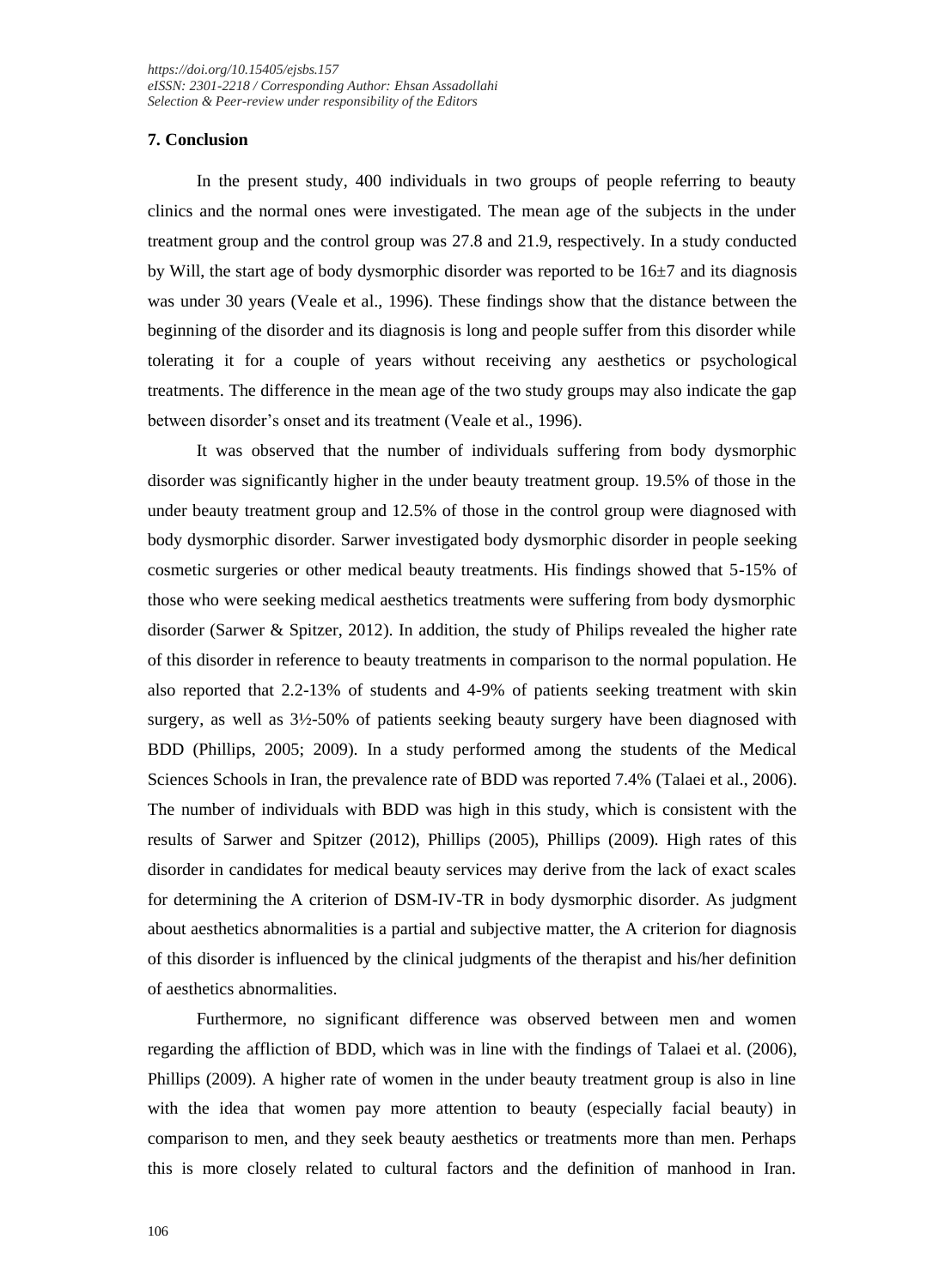However, when the psychological disorder of BDD is considered, cultural issues become a little colourless, as anxiety derived from BDD is so high that it occupies the patients' minds excessively, disturbs their functions and, finally, encourages both genders to seek (more aesthetics but not psychological) treatments.

According to the findings of this study, the rate of social physique anxiety was significantly different in the subjects of the under beauty treatment group and those of the control group. In fact, individuals in the under beauty treatment group experienced lower levels of this kind of anxiety. In other words, therapeutic proceedings regardless of the kind of therapy can decrease an individual's anxiety. Those who experience high levels of social physique anxiety but do not seek any kind of treatment suffer from higher levels of anxiety. The highest rate of Social physique anxiety in this study belonged to women of the control group who despite having body dysmorphic disorder had not received any prior treatment. In contrast, the lowest level of anxiety was attributed to men in the under beauty treatment group who did not have BDD. The question that arises here is how long the reduction of Social physique anxiety caused by receiving medical beauty treatments lasts, and if psychotherapeutic and psychological treatments have the same effect on the decline of this kind of anxiety. More research is needed in this area.

Having body dysmorphic disorder was accompanied by high levels of Social physique anxiety in both groups. In the under beauty treatment group, there was a significant relationship between BDD and Social physique anxiety in men and women. In the control group, the relationship between Social physique anxiety and body dysmorphic disorder was significant in women but not men. These findings are similar to those of Russell (2002). He investigated Social physique anxiety in men and observed that high levels of Social physique anxiety are accompanied with high levels of body dissatisfaction and low self-confidence (Russell, 2002). They are also comparable with the findings of Jennifer's study, which showed that people with significant symptoms in body image disorder experienced high levels of depression, stress, anxiety and suicide (Dyl et al., 2006). Given the B and C criteria of DSM-IV-TR for diagnosis of BDD, high co morbidity of body dysmorphic disorder with anxiety can be explained. However, those with high levels of Social physique anxiety without meeting the criteria for diagnosis of body dysmorphic disorder should be focused on more. These individuals do not meet the criteria for being diagnosed with BDD, but their levels of anxiety about this matter are very high. More research should be done to explain the Social physique anxiety of these individuals.

In the control group, the levels of Social physique anxiety were lower in those who had undergone at least some form of cosmetic surgery in comparison to those without it,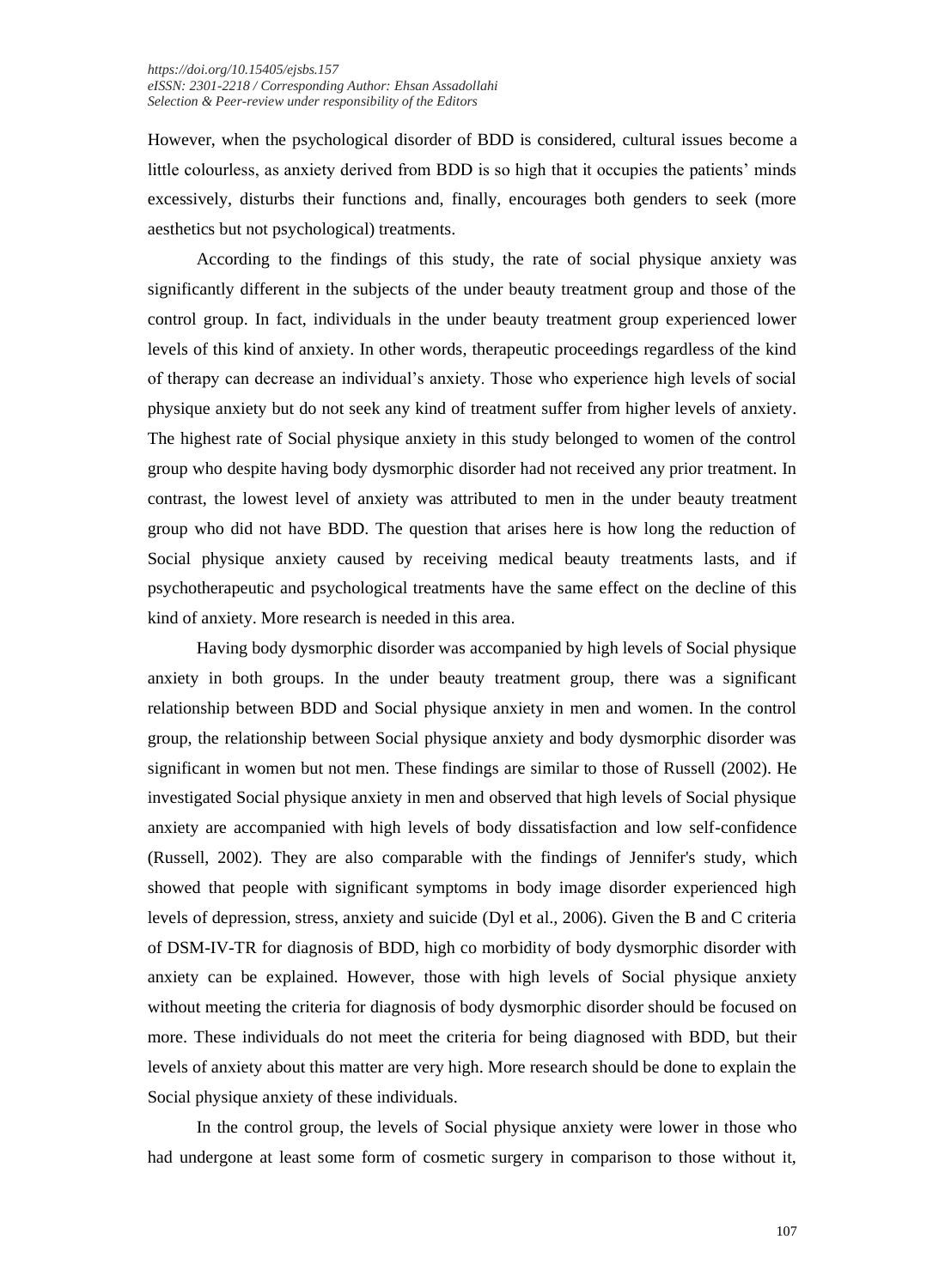albeit this difference was not significant. No study was found investigating levels of Social physique anxiety in individuals who are candidates for cosmetic surgery. In any case, many questions arise about the anxiety of these individuals, such as the level of anxiety before a surgery and the possibility of recurrence post-surgery and its related factors. More studies should be conducted to identify the issues in this area.

The results of regression analysis revealed that having body dysmorphic disorder and no beauty treatments was the highest predictor of social physique anxiety. Yet, gender type and having a surgery were not predictive. These findings can be explained as such: levels of social physique anxiety will be reduced in those referring to beauty clinics, which is their short-term coping strategy for managing their appearances (Mancuso, Knoesen, & Castle, 2010; Phillips, 2009). Mancuso et al. stated that although individuals with BDD may be able to reduce their anxiety in the short-term, it becomes chronic and deteriorates over time (Mancuso, Knoesen, & Castle, 2010). In order to a more comprehensive understanding of this issue, follow-up studies are required.

Generally, it can be said that social physique anxiety requires interventions and medical beauty treatments, as well as psychological treatments. In this study, levels of social physique anxiety were significantly different in the under beauty treatment and control groups, meaning that subjects in the under beauty treatment group had lower levels of social physique anxiety. Having body dysmorphic disorder and while not seeking any treatment was the highest predictor of social physique anxiety, while gender type and having a surgery had no prediction power. No significant difference was found in the levels of social physique anxiety in individuals with or without a history of some form of cosmetic surgery.

## **Acknowledgements**

We are grateful to the medical beauty experts of Babol city, who provided sincere cooperation in conducting the present study. In addition gratitude is extended to all those patients and students of the Medical Sciences University and the Noshiravani University of Babol who participated in this study and completed the questionnaires honestly.

#### **References**

- American Psychiatric Association. (2000). Diagnostic and statistical manual of mental disorders: DSM-IV-TR. Washington, DC: American Psychiatric Association.
- Anson, M., Veale, D., & de Silva, P. (2012). Social-evaluative versus self-evaluative appearance concerns in Body Dysmorphic Disorder. *Behaviour research and therapy 50*(12), 753-760. https://doi.org/10.1016/j.brat.2012.09.003
- Brown, T. R. (2000). Does Social Physique Anxiety Affect Women's Motivation to Exercise. *Department of Psychology*, 219-224.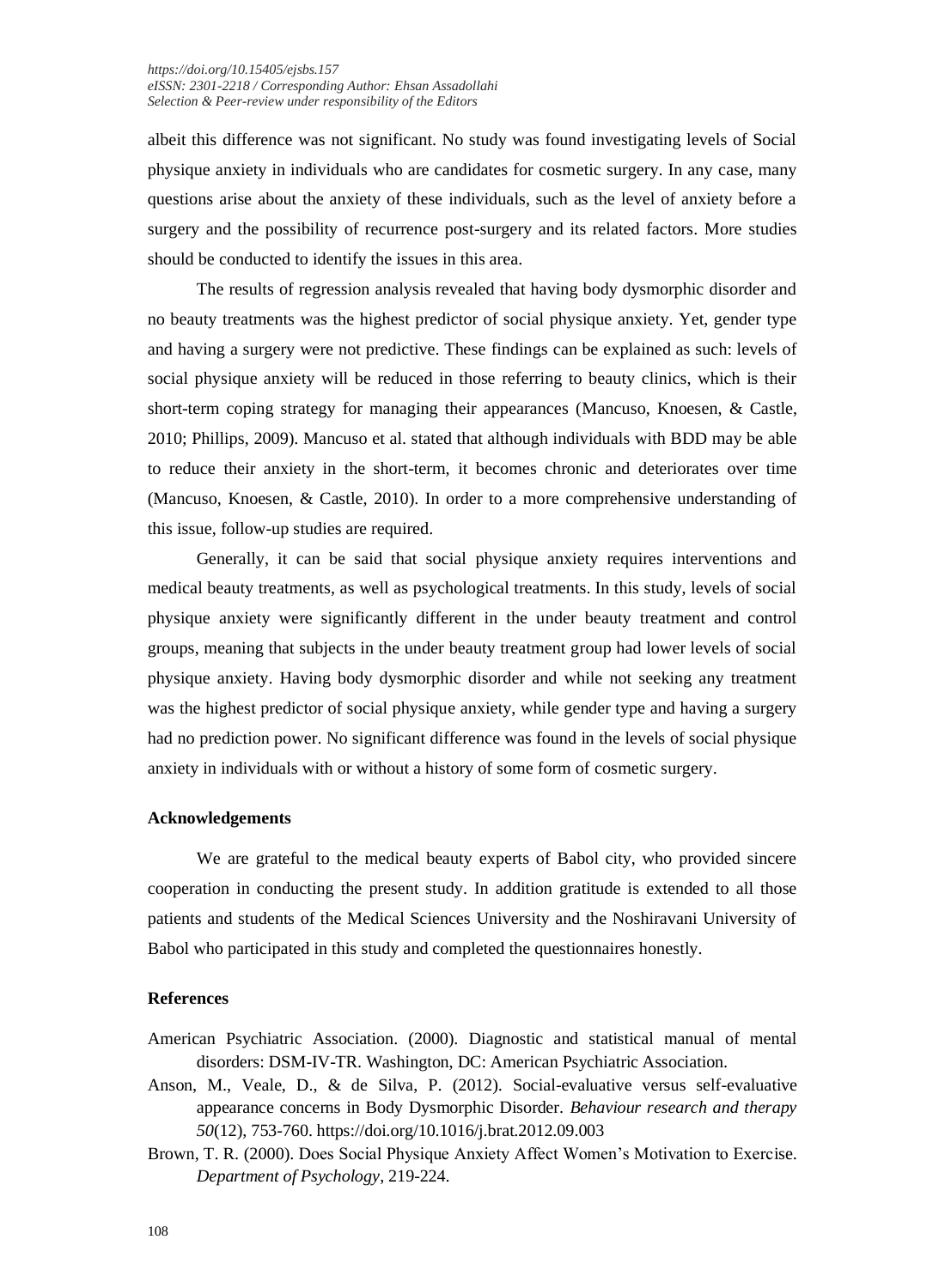- Cox, A. E., Ullrich-French, S., Madonia, J., & Witty, K. (2011). Social physique anxiety in physical education: Social contextual factors and links to motivation and behavior. *Psychology of Sport and Exercise, 12*(5), 555-562. https://doi.org/10.1016/j.psychsport.2011.05.001
- Davison, T. E., & McCabe, M. P. (2005). Relationships between men's and women's body image and their psychological, social, and sexual functioning. *Sex roles, 52*(7-8), 463- 475. https://doi.org/10.1007/s11199-005-3712-z
- Dyl, J., Kittler, J., Phillips, K. A., & Hunt, J. I. (2006). Body Dysmorphic Disorder and Other Clinically Significant Body Image Concerns in Adolescent Psychiatric Inpatients: Prevalence and Clinical Characteristics. *Child Psychiatry Hum Development, 36*, 369– 382 (2006). https://doi.org/10.1007/s10578-006-0008-7
- Fitzsimmons-Craft, E. E., Harney, M. B., Brownstone, L. M., Higgins, M. K., Bardone-Cone, A. M. (2012). Examining social physique anxiety and disordered eating in college women. The roles of social comparison and body surveillance. *Appetite 59*(3), 796- 805. https://doi.org/10.1016/j.appet.2012.08.019
- Grieve, F. G., Jackson, L., Reece, T., Marklin, L., & Delaney, A. (2008). Correlates of social physique anxiety in men. *Journal of Sport Behavior, 31*(4) 329-337.
- Hart, E. A., Leary, M. R., & Rejeski, W. J. (1989). The measurement of social physique anxiety. *Journal of Sport and exercise Psychology, 11*(1), 94-104. https://doi.org/10.1123/jsep.11.1.94
- Kolahi, P. (2009). Comparison of Depression and Anxiety in cosmetic surgery candidates and normal, National Conference on Student Social Factors Affecting Health, Tehran, Iran University of Medical Sciences.
- Kruisselbrink, L. D., Dodge, A. M., Swanburg, S. L., & MacLeod, A. L. (2004). Influence of Same-Sex and Mixed-Sex Exercise Settings on the Social Physique Anxiety and Exercise Intentions of Males and Females. *Journal of Sport and Exercise Psychology, 26*(4), 616-622[. https://doi.org/10.1123/jsep.26.4.616](https://doi.org/10.1123/jsep.26.4.616)
- Lim, M. O. (2013). Intrusive imagery in body dysmorphic disorder.
- Mancuso, S. G., Knoesen, N. P., & Castle, D. J. (2010). Delusional versus nondelusional body dysmorphic disorder. *Comprehensive psychiatry*, *51*(2), 177-182. https://doi.org/10.1016/j.comppsych.2009.05.001
- Pernick, Y., et al. (2006). Disordered eating among a multi-racial/ethnic sample of female high-school athletes. *Journal of Adolescent Health, 38*(6), 689-695. https://doi.org/10.1016/j.jadohealth.2005.07.003
- Phillips, K. A. (2005). T*he broken mirror: understanding and treating body dysmorphic disorder*. Oxford University Press.
- Phillips, K. A. (2009). *Understanding body dysmorphic disorder*. London, UK: Oxford University Press.
- Phillips, K. A., Dufresne, R. G., Wilkel, C. S., & Vittorio, C. C. (2000). Rate of body dysmorphic disorder in dermatology patients. *Journal of the American Academy of Dermatology, 42*(3), 436-441. https://doi.org/10.1016/S0190-9622(00)90215-9
- Reese, H. E., McNally, R. J., & Wilhelm, S. (2011). Probabilistic reasoning in patients with body dysmorphic disorder. *Journal of behavior therapy and experimental psychiatry 42*(3), 270-276. https://doi.org/10.1016/j.jbtep.2010.11.005